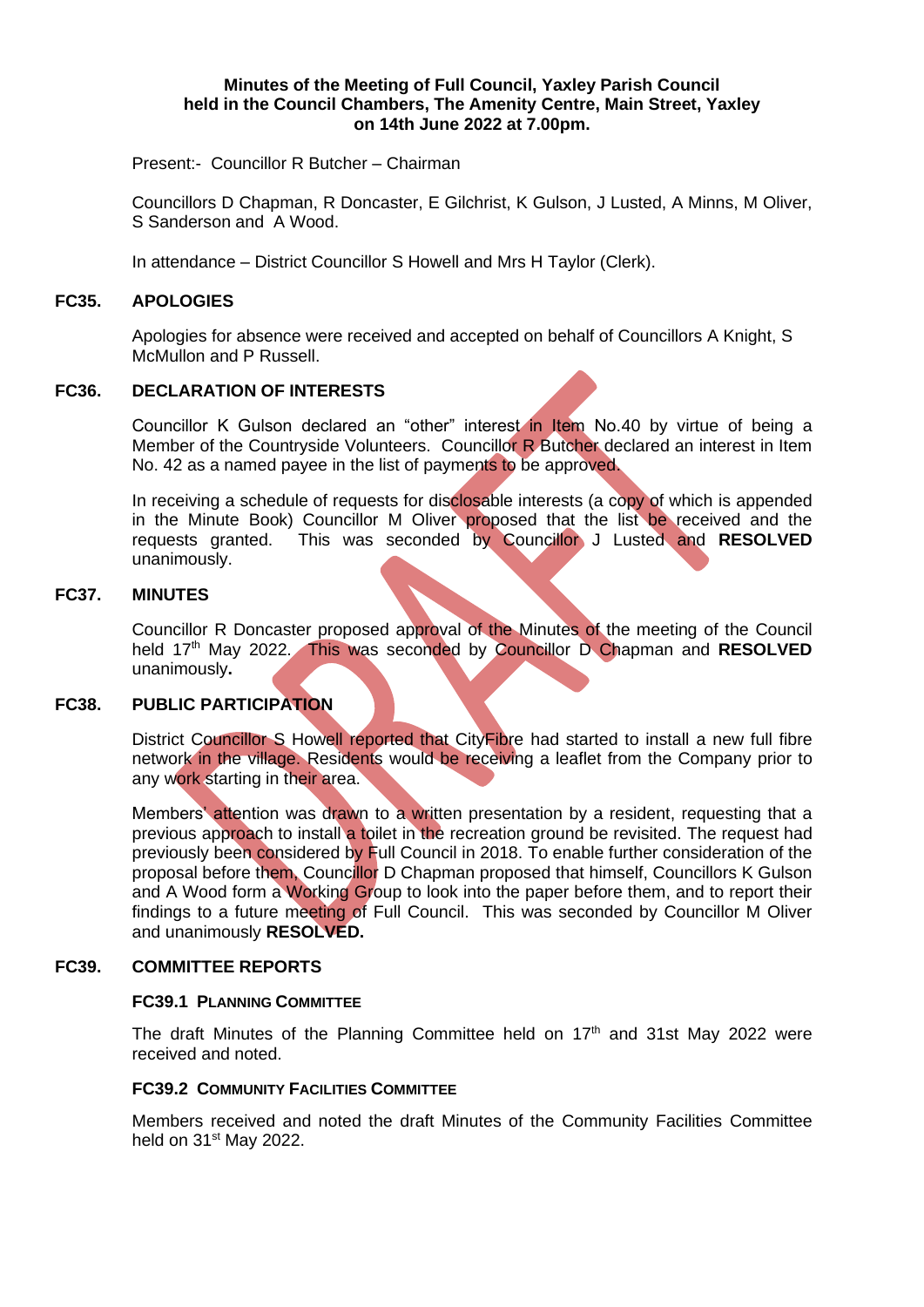## **FC40. SECTION 137 BUDGET – AWARD OF GRANT**

Councillor M Oliver proposed that an award of £250 be made to Yaxley Countryside Volunteers from Section 137 budget towards their insurance. This was seconded by Councillor A Wood and unanimously **RESOLVED.**

## **FC41. BANK RECONCILIATION STATEMENT**

Councillors received and noted the contents of the Bank Reconciliation Statement as at 31<sup>st</sup> May 2022 (a copy of which is appended in the Minute Book).

### **FC42. ORDERS FOR PAYMENT**

The schedule of payments made since the previous meeting, which included details of the purchase ledger cheques requiring payment, (a copy of which is appended in the Minute Book) was proposed by Councillor R Doncaster, seconded by Councillor D Chapman and **RESOLVED** by a unanimous vote to be paid.

## **FC43. ACTUAL V BUDGET REPORT**

Members received and noted a budget monitoring report (a copy of which is appended in the Minute Book) showing the position of the budget as at 31<sup>st</sup> May 2022 compared to that agreed.

## **FC44. YAXLEY FESTIVAL 2023**

Councillor M Oliver reported on a meeting of the Yaxley Festival Working Group, he advised that the meeting had been very positive and that there was a desire from the Festival Committee to involve the Parish Council more with the next festival. The meeting had been useful to feedback various issues that had arisen during the last festival including the absence of the promised roadway around the recreation ground, traffic flow problems on Main Street, inconsiderate parking and the need for better signage to the parking at Queens Park. In welcoming the interaction between both parties, Councillor K Gulson proposed that the request for the use of the Parish Council's facilities for the week commencing  $8<sup>th</sup>$  May 2023 for the Yaxley Festival 2023 (12 -14 May 2023) be approved subject to the continuation of discussions and adherence of the Parish Council's requests and wishes. This was seconded by Councillor M Oliver and unanimously **RESOLVED**.

# **FC45. REPORTS FROM REPRESENTATIVES**

Councillor K Gulson reported that after a bit of dip during the school holidays the Community Fridge was very busy again with between 63 and 72 bags being distributed every Wednesday and Friday. Interest on social media for the fridge had increased as had requests for delivery which the team were unable to offer. Those unable to get to the fridge were encouraged to send a neighbour or friend to collect a bag on their behalf.

Councillor D Chapman referred to the group community litter pick which had been a great success. The next one would be on Monday 25<sup>th</sup> July, meet 9.30am at the Pavilion on the Recreation Ground.

### **FC46. SUMMER HOLIDAYS 3G SESSIONS**

Councillors R Butcher and J Lusted volunteered to help, where possible, with the football sessions on the 3G pitch over the school's summer holidays.

Meeting closed at 7.42pm